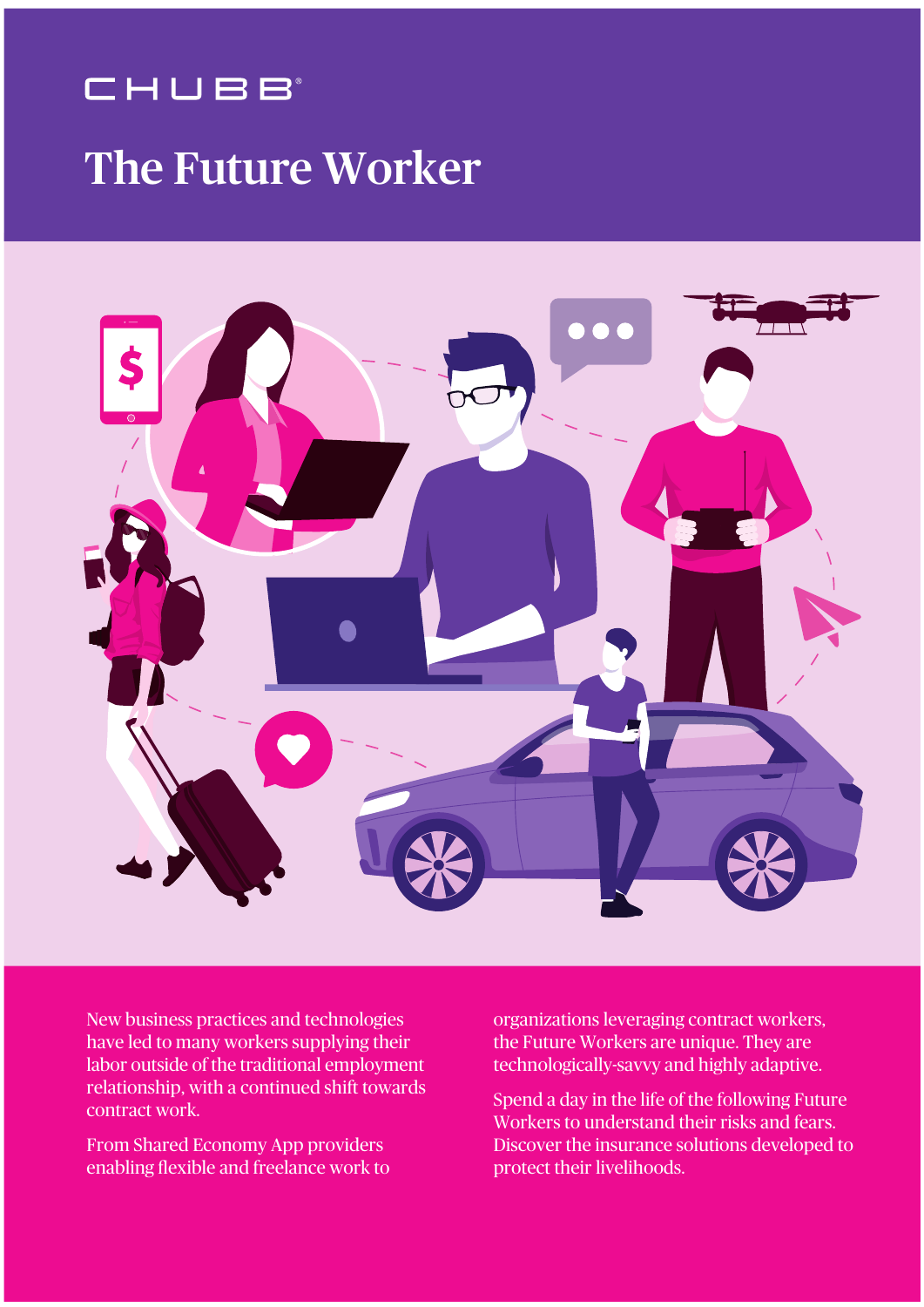#### A Day in the Life of a Rideshare Driver





The worldwide ridesharing market size was about **US\$36 billion** in 2017 but it could grow eight-fold by the year 2030, reaching **\$285 billion** annually. 1



Knowing he is protected by Chubb, Alan is confident he can still provide for his family even when he isn't on the road.

#### Insurance from Chubb – Accident & Income Protection

| <b>Medical Expenses due to Accident</b>                                                          | Permanent Total Disablement due to Accident or Accidental Death                                                       |
|--------------------------------------------------------------------------------------------------|-----------------------------------------------------------------------------------------------------------------------|
| Protection against potentially expensive incurred medical bills.                                 | Lump sum to cover significant future expenses and loss of income.                                                     |
| Daily Cash while Hospitalized due to Sickness/Accident                                           | <b>Education Benefit</b>                                                                                              |
| Covers medical bills and additional expenses incurred such<br>as taxi rides for hospital visits. | Ensuring children's school fee obligations can continue to be<br>met in the event of Accidental Death or Disablement. |
| <b>Loss of Personal Devices</b>                                                                  | <b>Rental Vehicle Coverage</b>                                                                                        |
| Covers loss of important personal devices crucial to generating<br>daily income.                 | Protection against financial exposure due to vehicle<br>rental commitments.                                           |

<sup>1</sup> A study by Goldman Sachs - https://www.nextbigfuture.com/2017/10/worldwide-ridesharing-at-285-billion-per-year-by-2030-will-be-profitable-when-self-driving.html

 $©$  2019 Chubb. The contents of this infographic are for illustrative purposes only and not intended to be an offer or solicitation of insurance products. Please review the full terms, conditions and exclusions of our policies to consider whether they are right for you. Coverage may<br>be underwritten by one or more Chubb companies or our network partners. Not all cov territories. Chubb® and its respective logos, and Chubb. Insured.SM are protected trademarks of Chubb. Published 11/2019.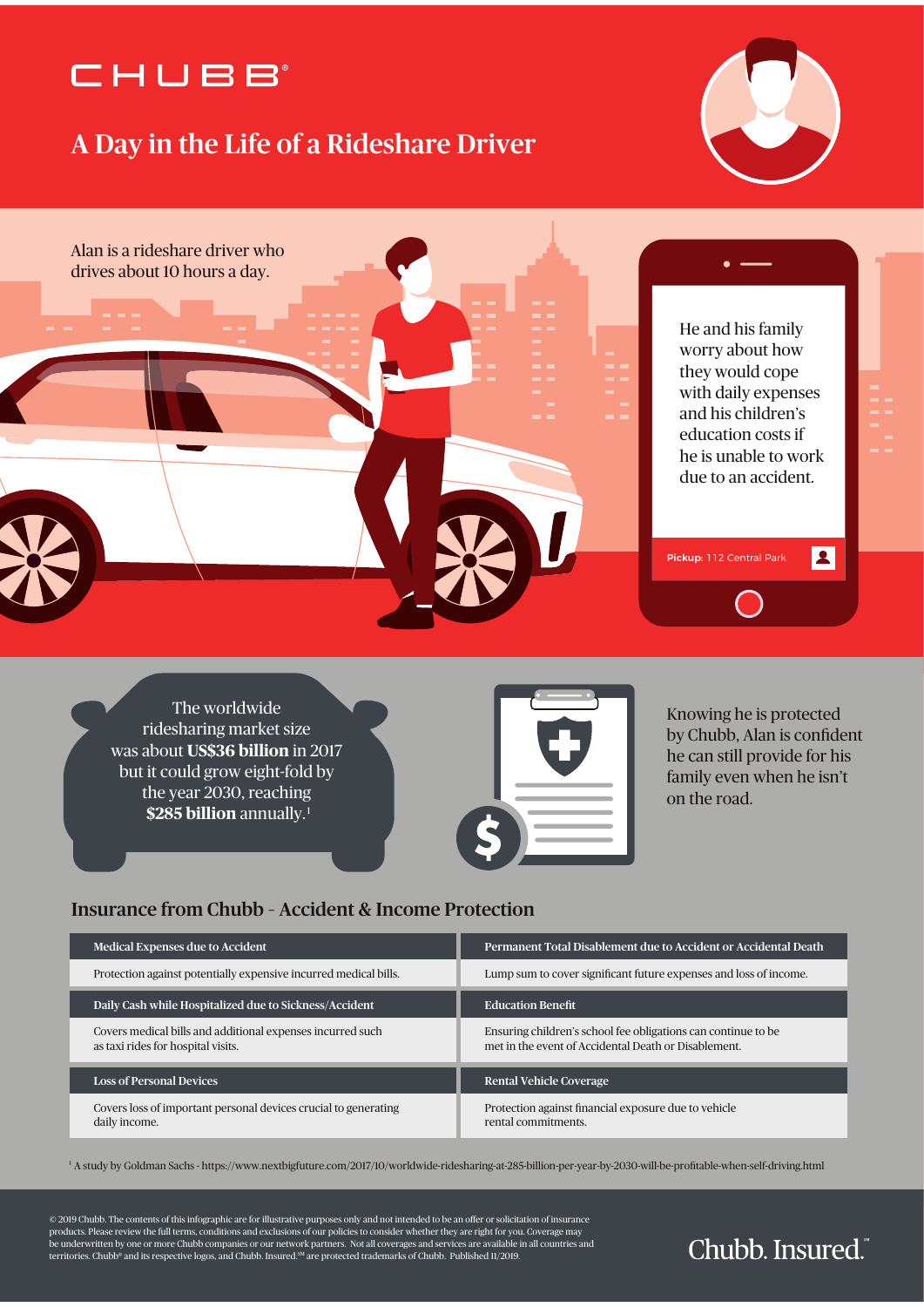#### A Day in the Life of a Technopreneur









Knowing he is protected by Chubb, Simon is confident he can continue covering his expenses even when he can't work.

#### Insurance from Chubb – Accident & Income Protection

| <b>Medical Expenses due to Accident</b>                                                          | <b>Accidental Death or Disablement due to Accident</b>                                                                                |
|--------------------------------------------------------------------------------------------------|---------------------------------------------------------------------------------------------------------------------------------------|
| Protection against potentially expensive incurred medical bills.                                 | Lump sum to cover significant future expenses and loss of income.                                                                     |
| Daily Cash while Hospitalized due to Sickness/Accident                                           | <b>Funeral Expenses</b>                                                                                                               |
| Covers medical bills and additional expenses incurred such<br>as taxi rides for hospital visits. | Coverage in the event of Accidental Death to ease the family's<br>financial burden.                                                   |
| <b>Loss of Personal Devices</b>                                                                  | <b>Parent Care Benefit</b>                                                                                                            |
| Covers loss of important personal devices crucial to generating<br>daily income.                 | A monthly benefit in the event of Accidental Death to continue<br>regular payments to parents so that they do not suffer financially. |

2 A study by Globalworkplaceanalytics.com published in 2017 - https://www.icmi.com/Resources/2017/Want-to-recruit-Millennials-Let-them-work-from-home

 $©$  2019 Chubb. The contents of this infographic are for illustrative purposes only and not intended to be an offer or solicitation of insurance products. Please review the full terms, conditions and exclusions of our policies to consider whether they are right for you. Coverage may<br>be underwritten by one or more Chubb companies or our network partners. Not all cov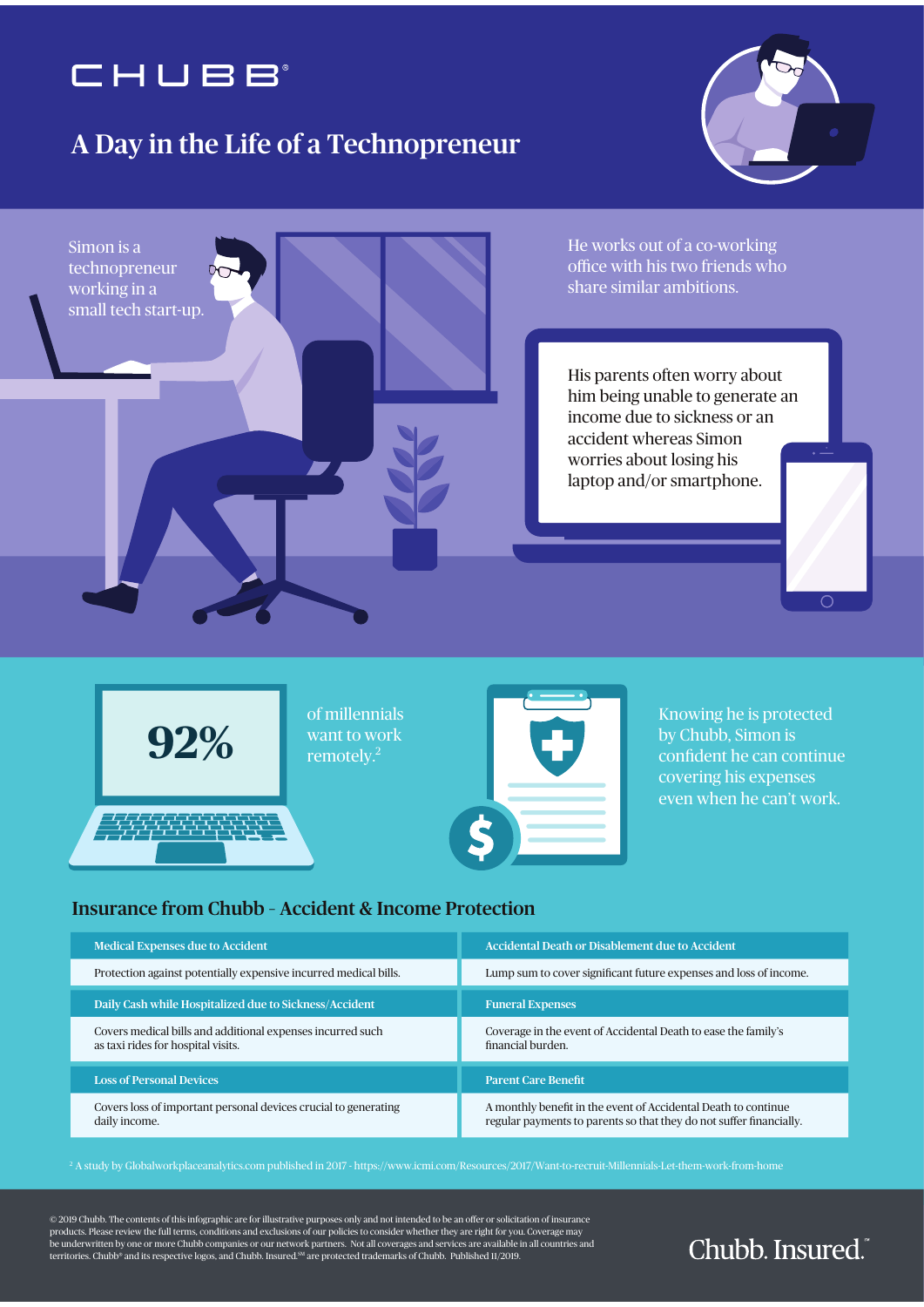#### A Day in the Life of a Social Media Influencer







**1.4 billion** international trips were made for leisure in 2018, up from **6%** last year, according to World Tourism Organization. Social media influencers specializing in travel are part of this growth story. 3



Knowing she is protected by Chubb, Cherie is confident of the choice she has made to pursue her dream.

#### Insurance from Chubb – Travel Insurance

| <b>Overseas Medical Expenses due to Accident</b>                                             | Permanent Total Disablement due to Accident or Accidental Death                                         |
|----------------------------------------------------------------------------------------------|---------------------------------------------------------------------------------------------------------|
| Covers medical expenses incurred overseas due to an accident.                                | Lump sum to cover significant future expenses and loss of income.                                       |
| <b>Medical Evacuation &amp; Repatriation</b>                                                 | <b>Flight Delays/Cancellation</b>                                                                       |
| Covers the cost of evacuating and repatriating the insured.                                  | Covers for flight delays of specified number of hours or travel<br>cancellation due to specified cause. |
| <b>Loss of Personal Valuables</b>                                                            | <b>Baggage Delays/Loss</b>                                                                              |
| Covers the loss of personal valuables such as laptops and tablets<br>within specified limit. | Covers delay of baggage within specified number of hours or<br>loss of baggage within specified limit.  |

 $©$  2019 Chubb. The contents of this infographic are for illustrative purposes only and not intended to be an offer or solicitation of insurance products. Please review the full terms, conditions and exclusions of our policies to consider whether they are right for you. Coverage may<br>be underwritten by one or more Chubb companies or our network partners. Not all cov territories. Chubb® and its respective logos, and Chubb. Insured. SM are protected trademarks of Chubb. Published 11/2019.